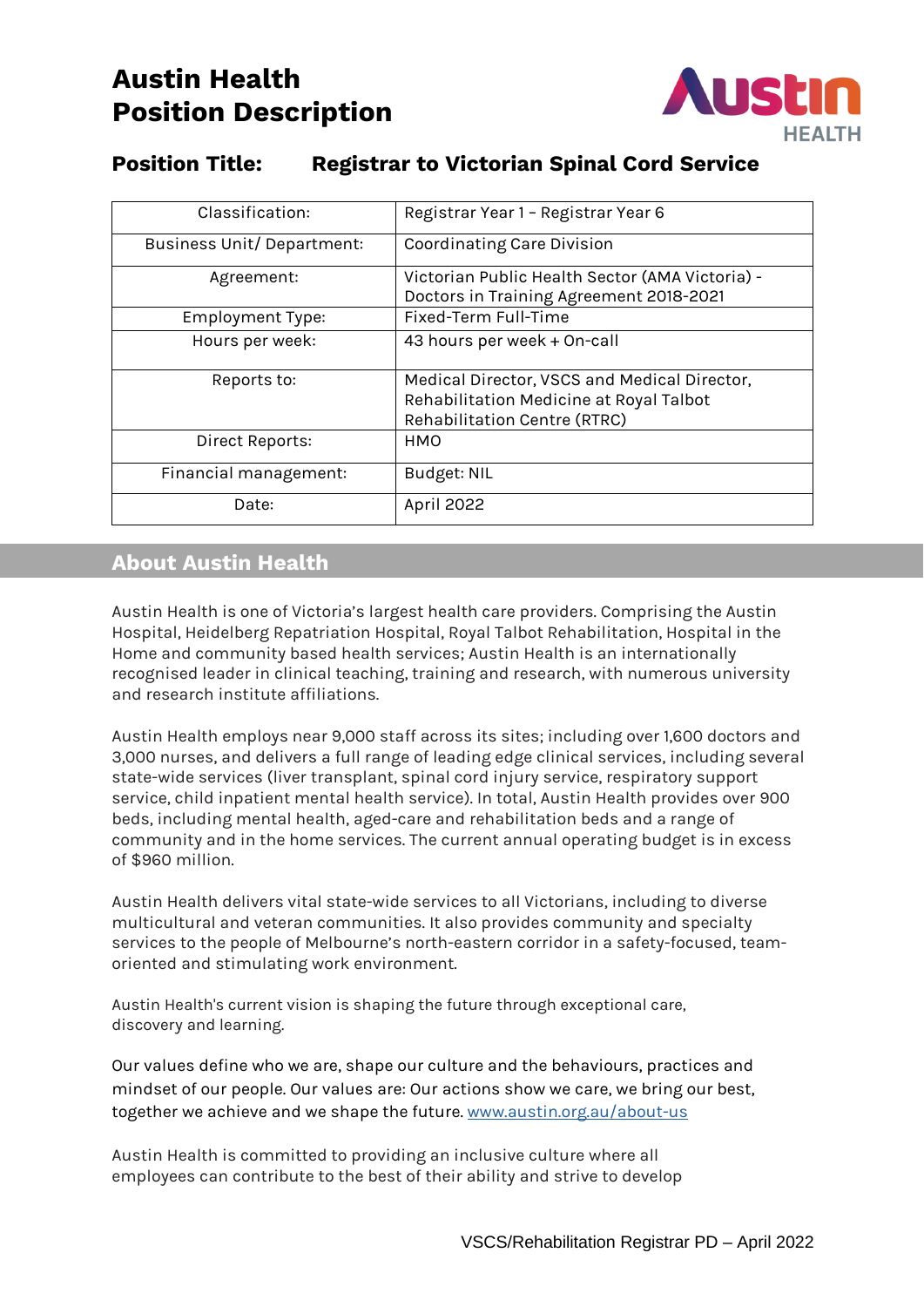#### further. Find more at [http://www.austin.org.au](http://www.austin.org.au/)

### **Position Purpose**

The registrar works with the Consultants in rehabilitation medicine and spinal medicine for the Victorian Spinal Cord Service, and in doing so ensures patient-centred, high quality, clinically appropriate care is delivered, at the right time and in the right place

### **About the Spinal Rehabilitation Unit**

Royal Talbot Rehabilitation Centre, the rehabilitation campus of Austin Health, is a specialist rehabilitation centre of international standard, providing a comprehensive and co-ordinated range of services to clients with a wide range of needs. These include inpatient, outpatient and domiciliary programmes for people with spinal cord injury, acquired brain injury, amputations, multiple trauma and orthopaedic and neurological conditions.

**THE VICTORIAN SPINAL CORD SERVICE (VSCS)** at Austin Health is one of six such specialist services in Australia serving people who sustain traumatic spinal cord injuries from Victoria, Tasmania and the Riverina of NSW plus overseas.

As part of Victoria's State Trauma System it provides acute is continuity of care from accident with acute management, rehabilitation, community integration, long-term follow-up and readmission.

It provides comprehensive care over time through inpatient and outpatient services at the Austin Hospital and Royal Talbot Rehabilitation Centre in addition to a range of clinic and community based services.

Thus has a close partnership with many specialist units within Austin Health including the Victorian State Respiratory Service and with community service providers.

### **Purpose and Accountabilities**

#### **Role Specific: REHABILITATION**

- Responsible for the medical care of the spinal cord service patients in rehabilitation.
- Monitoring of physical and mental health of patient and treatment of the same, either directly or by referral to appropriate medical services.
- Assess patients referred to the Victorian Spinal Cord Service (VSCS) by outside hospitals for their suitability for transfer to the Service. To be done in consultation with and under the direction of one of the unit consultants.
- Take a leadership role in team coordination under the direction of the relevant team consultant.
- Attend ward rounds, team meetings and family meetings.
- Act as a resource for other medical practitioners, particularly those in the community, and also to community, nursing and allied health staff. Where appropriate the registrar will direct enquiries to the appropriate staff member.

#### **ACUTE CARE**

- Be confident in the role acting as a spinal physician.
- Responsible for acute spinal cord injury admissions to the Austin Campus of the service after hours, alternating with the Accident and Emergency registrar of the Service.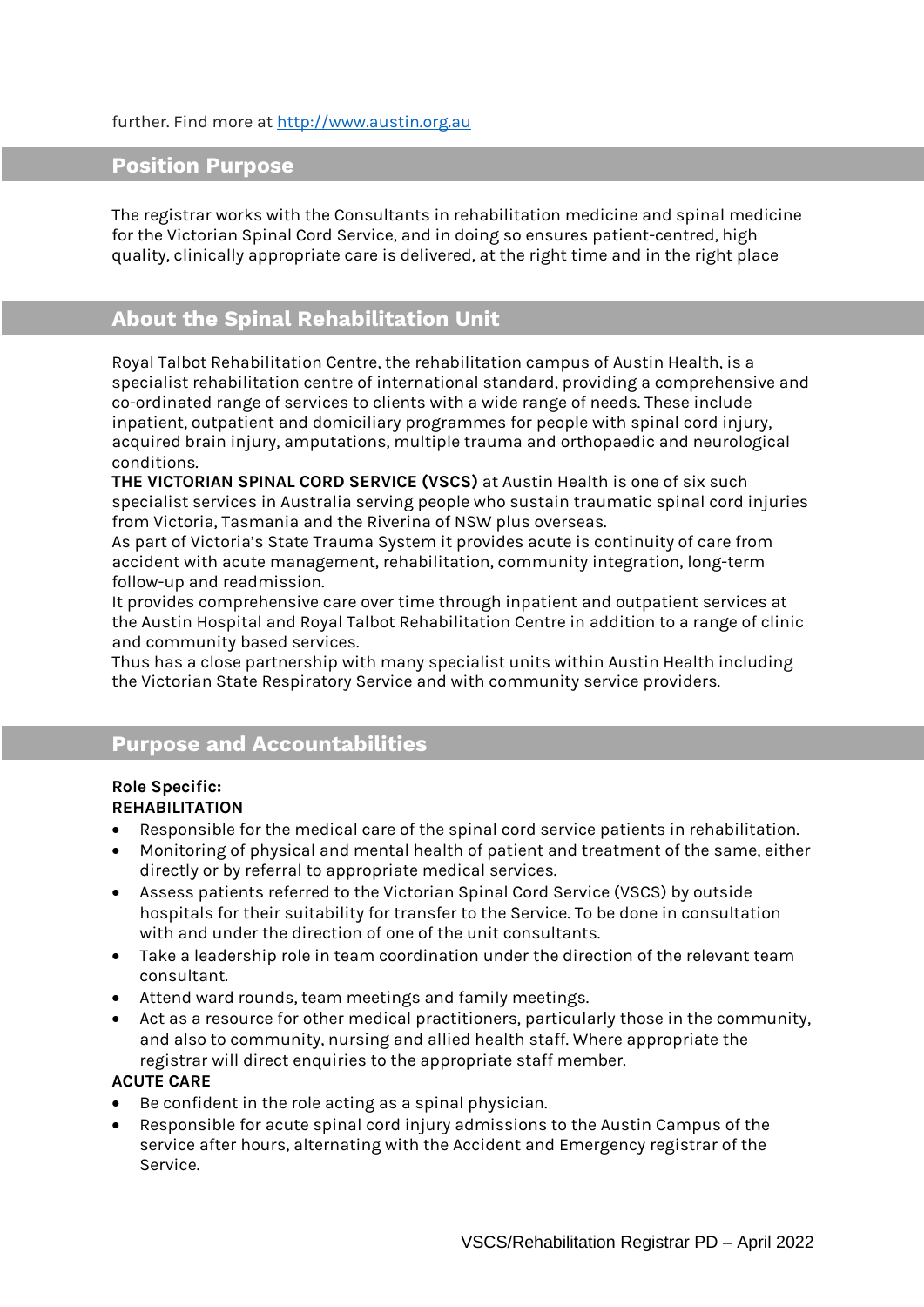- Attend the Urology/Spinal and Orthopaedic/Spinal meetings each week to present relevant problems of patients in rehabilitation.
- Take the opportunity to liaise with and learn from many specialist services involved.
- Responsible for the medical management of spinal cord injury patients of the Service at both campuses out of hours, alternating with the Accident & Emergency registrar of the Service.
- Participation in the relevant Austin and/or Royal Talbot on-call roster.

### **OUTPATIENT FOLLOWUP**

• Rotate through spinal outpatient clinics at Austin Campus as part of long term followup.

### **TRAINING**

- A unique opportunity understand and be able to manage the continuum of care (acute , rehabilitation and community ) and develop a rare skill set applicable to all areas of rehabilitation.
- Attend and take an active part in tutorials, specifically re spinal cord injury weekly, grand grounds and learning experiences at Royal Talbot Rehabilitation Centre
- A Research project is encouraged.

### **To liaise with:**

Medical, Nursing and Allied Health staff, ensuring patient-centred, high quality, clinically appropriate care is delivered to the right person at the right time.

- Referring Units
- Patients' carers
- LMOs
- External agencies.

#### **All Employees:**

- Comply with Austin Health policies & procedures, as amended from time to time, which can be located on the intranet (The Pulse): [OPPIC](https://austinhealth.sharepoint.com/sites/OPPIC)
- Report incidents or near misses that have or could have impact on safety participate in identification and prevention of risks
- Comply with the Code of Conduct

### **Selection Criteria**

#### **Essential Knowledge and skills:**

- A commitment to Austin Health values.
- MBBS or equivalent
- Registered to practice Medicine in Australia.
- High-level English communication skills (both written and verbal).
- Demonstrated commitment to high quality patient care.
- Demonstrated commitment to teaching.
- Minimum of three years hospital training following graduation.

#### **Desirable but not essential for Performance in the Position**

- A sound understanding of information technology including clinical systems and applications relevant to the Management of rostering and risk management reporting or as required for the role and/or department.
- Preference will be given to practitioners registered as trainees in the AFRM Fellowship program.